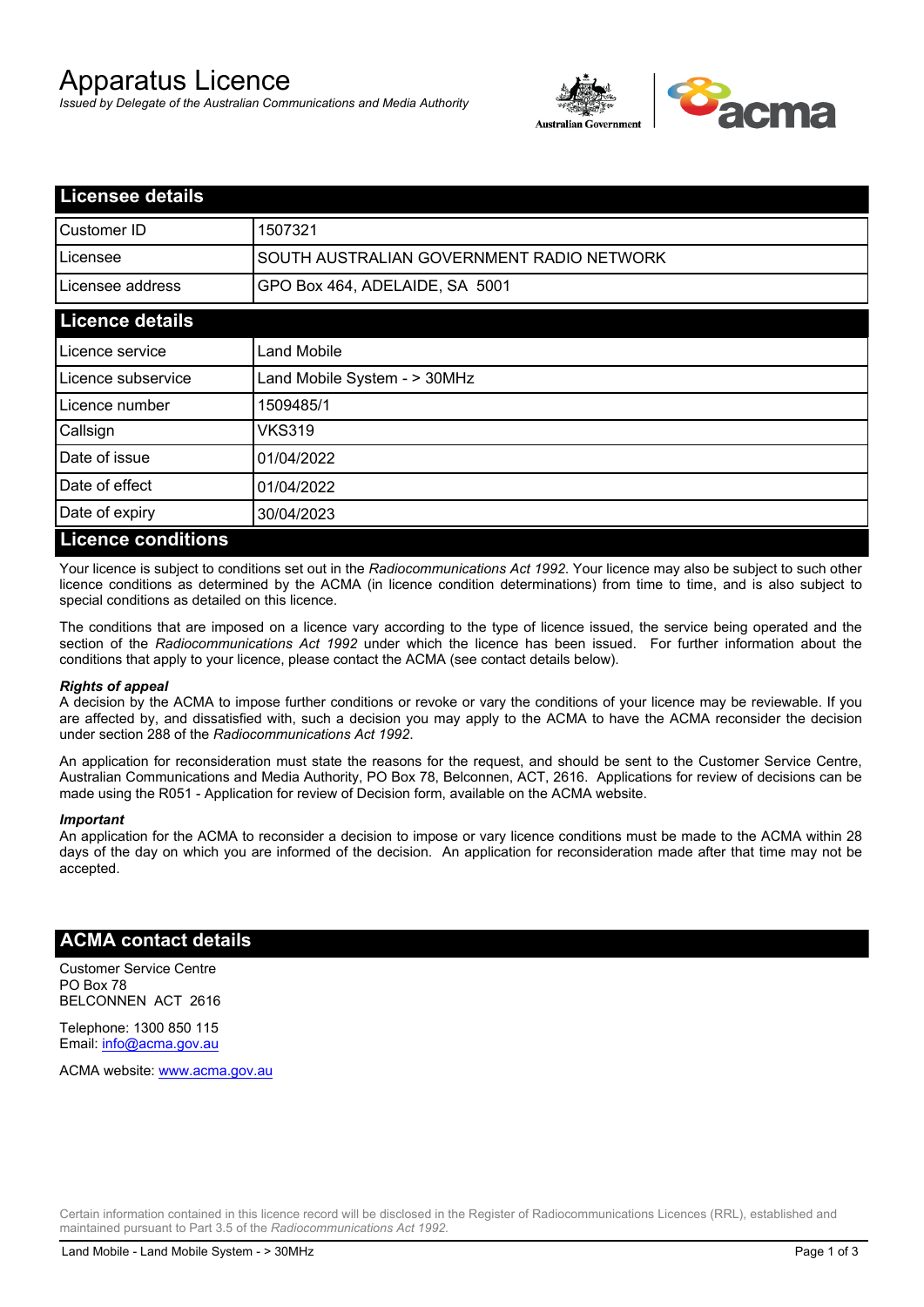# **Advisory Notes applying to licence no.: 1509485/1**

Conditions applicable to the operation of Land Mobile System station(s) authorised under this licence can be found in the Radiocommunications Licence Conditions (Apparatus Licence) Determination and the Radiocommunications Licence Conditions (Land Mobile Licence) Determination. Copies of these determinations are available from the ACMA and from the ACMA home page (www.acma.gov.au).